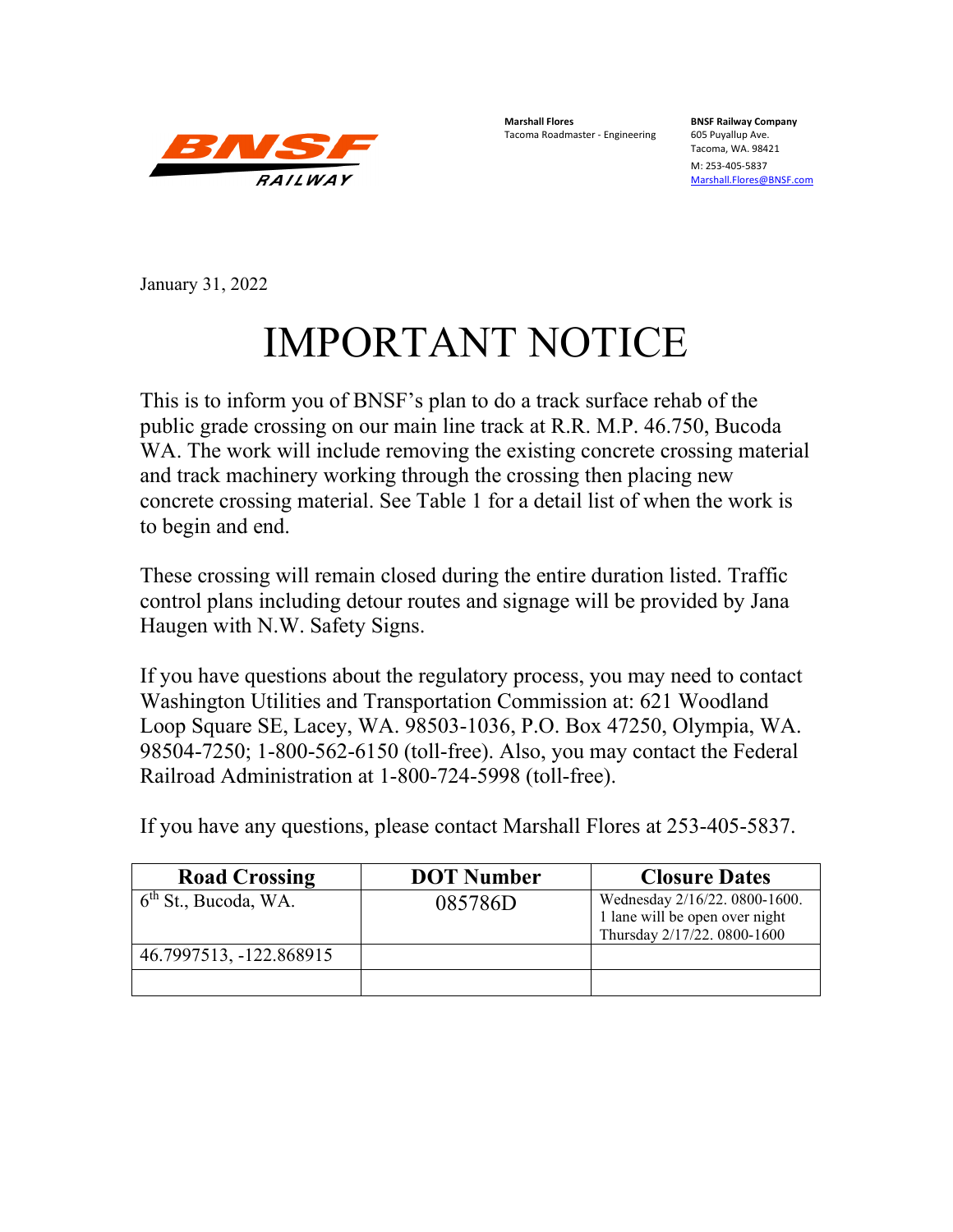## **U. S. DOT CROSSING INVENTORY FORM**

## **DEPARTMENT OF TRANSPORTATION**

FEDERAL RAILROAD ADMINISTRATION **OMB No. 2130-0017**

| Instructions for the initial reporting of the following types of new or previously unreported crossings: For public highway-rail grade crossings, complete the entire inventory<br>Form. For private highway-rail grade crossings, complete the Header, Parts I and II, and the Submission Information section. For public pathway grade crossings (including<br>pedestrian station grade crossings), complete the Header, Parts I and II, and the Submission Information section. For Private pathway grade crossings, complete the Header,<br>Parts I and II, and the Submission Information section. For grade-separated highway-rail or pathway crossings (including pedestrian station crossings), complete the Header, Part<br>I, and the Submission Information section. For changes to existing data, complete the Header, Part I Items 1-3, and the Submission Information section, in addition to the<br>An asterisk * denotes an optional field.<br>updated data fields. Note: For private crossings only, Part I Item 20 and Part III Item 2.K. are required unless otherwise noted. |        |  |  |  |  |  |  |  |  |
|--------------------------------------------------------------------------------------------------------------------------------------------------------------------------------------------------------------------------------------------------------------------------------------------------------------------------------------------------------------------------------------------------------------------------------------------------------------------------------------------------------------------------------------------------------------------------------------------------------------------------------------------------------------------------------------------------------------------------------------------------------------------------------------------------------------------------------------------------------------------------------------------------------------------------------------------------------------------------------------------------------------------------------------------------------------------------------------------------|--------|--|--|--|--|--|--|--|--|
| C. Reason for Update (Select only one)<br>D. DOT Crossing<br>A. Revision Date<br><b>B. Reporting Agency</b><br>(MM/DD/YYYY)<br>Railroad<br><b>Inventory Number</b><br>$\square$ New<br>$\Box$ No Train<br>$\Box$ Quiet                                                                                                                                                                                                                                                                                                                                                                                                                                                                                                                                                                                                                                                                                                                                                                                                                                                                           |        |  |  |  |  |  |  |  |  |
| $\triangleright$ Change in<br>$\Box$ Transit<br>$\Box$ Closed<br>$/03$ $/2020$<br>09<br><b>Traffic</b><br>Data<br>Zone Update<br>Crossing<br>$\Box$ Date<br>$\Box$ Admin.<br>$\Box$ State<br>$\Box$ Other<br>$\Box$ Re-Open<br>$\Box$ Change in Primary<br>085786D                                                                                                                                                                                                                                                                                                                                                                                                                                                                                                                                                                                                                                                                                                                                                                                                                               |        |  |  |  |  |  |  |  |  |
| Change Only<br><b>Operating RR</b><br>Correction                                                                                                                                                                                                                                                                                                                                                                                                                                                                                                                                                                                                                                                                                                                                                                                                                                                                                                                                                                                                                                                 |        |  |  |  |  |  |  |  |  |
| <b>Part I: Location and Classification Information</b>                                                                                                                                                                                                                                                                                                                                                                                                                                                                                                                                                                                                                                                                                                                                                                                                                                                                                                                                                                                                                                           |        |  |  |  |  |  |  |  |  |
| 1. Primary Operating Railroad<br>2. State<br>3. County<br><b>BNSF Railway Company [BNSF]</b><br><b>WASHINGTON</b><br><b>THURSTON</b>                                                                                                                                                                                                                                                                                                                                                                                                                                                                                                                                                                                                                                                                                                                                                                                                                                                                                                                                                             |        |  |  |  |  |  |  |  |  |
| 4. City / Municipality<br>5. Street/Road Name & Block Number<br>6. Highway Type & No.<br><b>SIXTH ST</b>                                                                                                                                                                                                                                                                                                                                                                                                                                                                                                                                                                                                                                                                                                                                                                                                                                                                                                                                                                                         |        |  |  |  |  |  |  |  |  |
| l⊠ln<br><b>BUCODA</b><br>Not Yet Reported by State<br>(Street/Road Name)<br> * (Block Number)<br>$\Box$ Near                                                                                                                                                                                                                                                                                                                                                                                                                                                                                                                                                                                                                                                                                                                                                                                                                                                                                                                                                                                     |        |  |  |  |  |  |  |  |  |
| 7. Do Other Railroads Operate a Separate Track at Crossing? $\Box$ Yes $\Box$ No<br>8. Do Other Railroads Operate Over Your Track at Crossing? $\mathbb{R}$ Yes $\Box$ No<br>If Yes, Specify RR<br>If Yes, Specify RR<br>ATK<br>UP                                                                                                                                                                                                                                                                                                                                                                                                                                                                                                                                                                                                                                                                                                                                                                                                                                                               |        |  |  |  |  |  |  |  |  |
| 10. Railroad Subdivision or District<br>12. RR Milepost<br>9. Railroad Division or Region<br>11. Branch or Line Name<br>0046.750                                                                                                                                                                                                                                                                                                                                                                                                                                                                                                                                                                                                                                                                                                                                                                                                                                                                                                                                                                 |        |  |  |  |  |  |  |  |  |
| <b>NORTHWEST</b><br><b>SEATTLE</b><br>SEATTLE-VANC WA<br>(suffix)<br>$\Box$ None<br>$\Box$ None<br>$\Box$ None<br>$(prefix)$   $(nnnnnnn)$                                                                                                                                                                                                                                                                                                                                                                                                                                                                                                                                                                                                                                                                                                                                                                                                                                                                                                                                                       |        |  |  |  |  |  |  |  |  |
| 15. Parent RR (if applicable)<br>13. Line Segment<br>14. Nearest RR Timetable<br>16. Crossing Owner (if applicable)<br>$\ast$<br><b>Station</b>                                                                                                                                                                                                                                                                                                                                                                                                                                                                                                                                                                                                                                                                                                                                                                                                                                                                                                                                                  |        |  |  |  |  |  |  |  |  |
| 52<br><b>BUCODA</b><br><b>BNSF</b><br>$\Box N/A$<br>$\boxed{\mathbf{X}}$ N/A                                                                                                                                                                                                                                                                                                                                                                                                                                                                                                                                                                                                                                                                                                                                                                                                                                                                                                                                                                                                                     |        |  |  |  |  |  |  |  |  |
| 17. Crossing Type<br><b>20. Public Access</b><br>21. Type of Train<br>22. Average Passenger<br>18. Crossing Purpose<br>19. Crossing Position                                                                                                                                                                                                                                                                                                                                                                                                                                                                                                                                                                                                                                                                                                                                                                                                                                                                                                                                                     |        |  |  |  |  |  |  |  |  |
| $\blacksquare$ Freight<br><b>Train Count Per Day</b><br>E Highway<br>At Grade<br>(if Private Crossina)<br>$\Box$ Transit<br>Public<br>$\Box$ Yes<br>Intercity Passenger<br>$\Box$ Pathway, Ped.<br>$\Box$ RR Under<br>$\Box$ Shared Use Transit<br>$\Box$ Less Than One Per Day                                                                                                                                                                                                                                                                                                                                                                                                                                                                                                                                                                                                                                                                                                                                                                                                                  |        |  |  |  |  |  |  |  |  |
| $\Box$ Private<br>$\Box$ Station, Ped.<br>$\Box$ RR Over<br>$\square$ No<br>$\Box$ Commuter<br>$\Box$ Tourist/Other<br>Number Per Day 2                                                                                                                                                                                                                                                                                                                                                                                                                                                                                                                                                                                                                                                                                                                                                                                                                                                                                                                                                          |        |  |  |  |  |  |  |  |  |
| 23. Type of Land Use<br>$\Box$ RR Yard<br>$\Box$ Open Space<br>$\Box$ Farm<br>$\Box$ Residential<br><b>X</b> Commercial<br>$\Box$ Institutional<br>$\Box$ Recreational<br>$\Box$ Industrial                                                                                                                                                                                                                                                                                                                                                                                                                                                                                                                                                                                                                                                                                                                                                                                                                                                                                                      |        |  |  |  |  |  |  |  |  |
| 24. Is there an Adjacent Crossing with a Separate Number?<br>25. Quiet Zone (FRA provided)                                                                                                                                                                                                                                                                                                                                                                                                                                                                                                                                                                                                                                                                                                                                                                                                                                                                                                                                                                                                       |        |  |  |  |  |  |  |  |  |
| $\mathbb{Z}$ No<br>$\blacksquare$ No<br>$\Box$ Chicago Excused<br>Date Established<br>$\square$ Yes<br>If Yes, Provide Crossing Number<br>$\Box$ 24 Hr $\Box$ Partial                                                                                                                                                                                                                                                                                                                                                                                                                                                                                                                                                                                                                                                                                                                                                                                                                                                                                                                            |        |  |  |  |  |  |  |  |  |
| 26. HSR Corridor ID<br>27. Latitude in decimal degrees<br>28. Longitude in decimal degrees<br>29. Lat/Long Source                                                                                                                                                                                                                                                                                                                                                                                                                                                                                                                                                                                                                                                                                                                                                                                                                                                                                                                                                                                |        |  |  |  |  |  |  |  |  |
| 46.7997513<br>(WGS84 std: -nnn.nnnnnnnn) -122.868915<br>(WGS84 std: nn.nnnnnnn)<br>$X$ N/A<br><b>X</b> Actual<br>$\Box$ Estimated                                                                                                                                                                                                                                                                                                                                                                                                                                                                                                                                                                                                                                                                                                                                                                                                                                                                                                                                                                |        |  |  |  |  |  |  |  |  |
| 30.A. Railroad Use<br>31.A. State Use<br>1K46.70                                                                                                                                                                                                                                                                                                                                                                                                                                                                                                                                                                                                                                                                                                                                                                                                                                                                                                                                                                                                                                                 |        |  |  |  |  |  |  |  |  |
| 30.B. Railroad Use *<br>31.B. State Use *                                                                                                                                                                                                                                                                                                                                                                                                                                                                                                                                                                                                                                                                                                                                                                                                                                                                                                                                                                                                                                                        |        |  |  |  |  |  |  |  |  |
| 30.C. Railroad Use *<br>31.C. State Use *                                                                                                                                                                                                                                                                                                                                                                                                                                                                                                                                                                                                                                                                                                                                                                                                                                                                                                                                                                                                                                                        |        |  |  |  |  |  |  |  |  |
| 30.D. Railroad Use<br>31.D. State Use                                                                                                                                                                                                                                                                                                                                                                                                                                                                                                                                                                                                                                                                                                                                                                                                                                                                                                                                                                                                                                                            |        |  |  |  |  |  |  |  |  |
| 32.A. Narrative (Railroad Use) *<br>32.B. Narrative (State Use) *<br>(I.27 I.28 I.29) Value Provided by Railroad, Not Ye                                                                                                                                                                                                                                                                                                                                                                                                                                                                                                                                                                                                                                                                                                                                                                                                                                                                                                                                                                         |        |  |  |  |  |  |  |  |  |
| 33. Emergency Notification Telephone No. (posted)<br>34. Railroad Contact (Telephone No.)<br>35. State Contact (Telephone No.)                                                                                                                                                                                                                                                                                                                                                                                                                                                                                                                                                                                                                                                                                                                                                                                                                                                                                                                                                                   |        |  |  |  |  |  |  |  |  |
| 800-832-5452<br>817-352-1549<br>360-664-1262                                                                                                                                                                                                                                                                                                                                                                                                                                                                                                                                                                                                                                                                                                                                                                                                                                                                                                                                                                                                                                                     |        |  |  |  |  |  |  |  |  |
| <b>Part II: Railroad Information</b>                                                                                                                                                                                                                                                                                                                                                                                                                                                                                                                                                                                                                                                                                                                                                                                                                                                                                                                                                                                                                                                             |        |  |  |  |  |  |  |  |  |
| 1. Estimated Number of Daily Train Movements                                                                                                                                                                                                                                                                                                                                                                                                                                                                                                                                                                                                                                                                                                                                                                                                                                                                                                                                                                                                                                                     |        |  |  |  |  |  |  |  |  |
| 1.A. Total Day Thru Trains<br>1.B. Total Night Thru Trains<br>1.D. Total Transit Trains<br>1.E. Check if Less Than<br>1.C. Total Switching Trains<br>One Movement Per Day<br>(6 AM to 6 PM)<br>(6 PM to 6 AM)                                                                                                                                                                                                                                                                                                                                                                                                                                                                                                                                                                                                                                                                                                                                                                                                                                                                                    | $\Box$ |  |  |  |  |  |  |  |  |
| 0<br>0<br>22<br>22<br>How many trains per week?                                                                                                                                                                                                                                                                                                                                                                                                                                                                                                                                                                                                                                                                                                                                                                                                                                                                                                                                                                                                                                                  |        |  |  |  |  |  |  |  |  |
| 2. Year of Train Count Data (YYYY)<br>3. Speed of Train at Crossing                                                                                                                                                                                                                                                                                                                                                                                                                                                                                                                                                                                                                                                                                                                                                                                                                                                                                                                                                                                                                              |        |  |  |  |  |  |  |  |  |
| 3.A. Maximum Timetable Speed (mph) 79<br>2019<br>to 79<br>3.B. Typical Speed Range Over Crossing (mph) From 1                                                                                                                                                                                                                                                                                                                                                                                                                                                                                                                                                                                                                                                                                                                                                                                                                                                                                                                                                                                    |        |  |  |  |  |  |  |  |  |
| 4. Type and Count of Tracks                                                                                                                                                                                                                                                                                                                                                                                                                                                                                                                                                                                                                                                                                                                                                                                                                                                                                                                                                                                                                                                                      |        |  |  |  |  |  |  |  |  |
| Yard 0<br>Main <sub>2</sub><br>Transit 0<br>Siding $0$<br>Industry 0<br>5. Train Detection (Main Track only)                                                                                                                                                                                                                                                                                                                                                                                                                                                                                                                                                                                                                                                                                                                                                                                                                                                                                                                                                                                     |        |  |  |  |  |  |  |  |  |
| $\blacksquare$ Constant Warning Time $\Box$ Motion Detection<br>$\Box$ AFO $\Box$ PTC<br>$\Box$ Other<br>$\Box$ None<br>$\sqcup$ DC                                                                                                                                                                                                                                                                                                                                                                                                                                                                                                                                                                                                                                                                                                                                                                                                                                                                                                                                                              |        |  |  |  |  |  |  |  |  |
| 7.A. Event Recorder<br>7.B. Remote Health Monitoring<br>6. Is Track Signaled?                                                                                                                                                                                                                                                                                                                                                                                                                                                                                                                                                                                                                                                                                                                                                                                                                                                                                                                                                                                                                    |        |  |  |  |  |  |  |  |  |
| $\Box$ Yes $\Box$ No<br>■ Yes □ No<br>$\square$ Yes $\square$ No<br>FORM FRA F 6180.71 (Rev. 08/03/2016)<br>OMB approval expires 11/30/2022<br>Page 1 OF 2                                                                                                                                                                                                                                                                                                                                                                                                                                                                                                                                                                                                                                                                                                                                                                                                                                                                                                                                       |        |  |  |  |  |  |  |  |  |